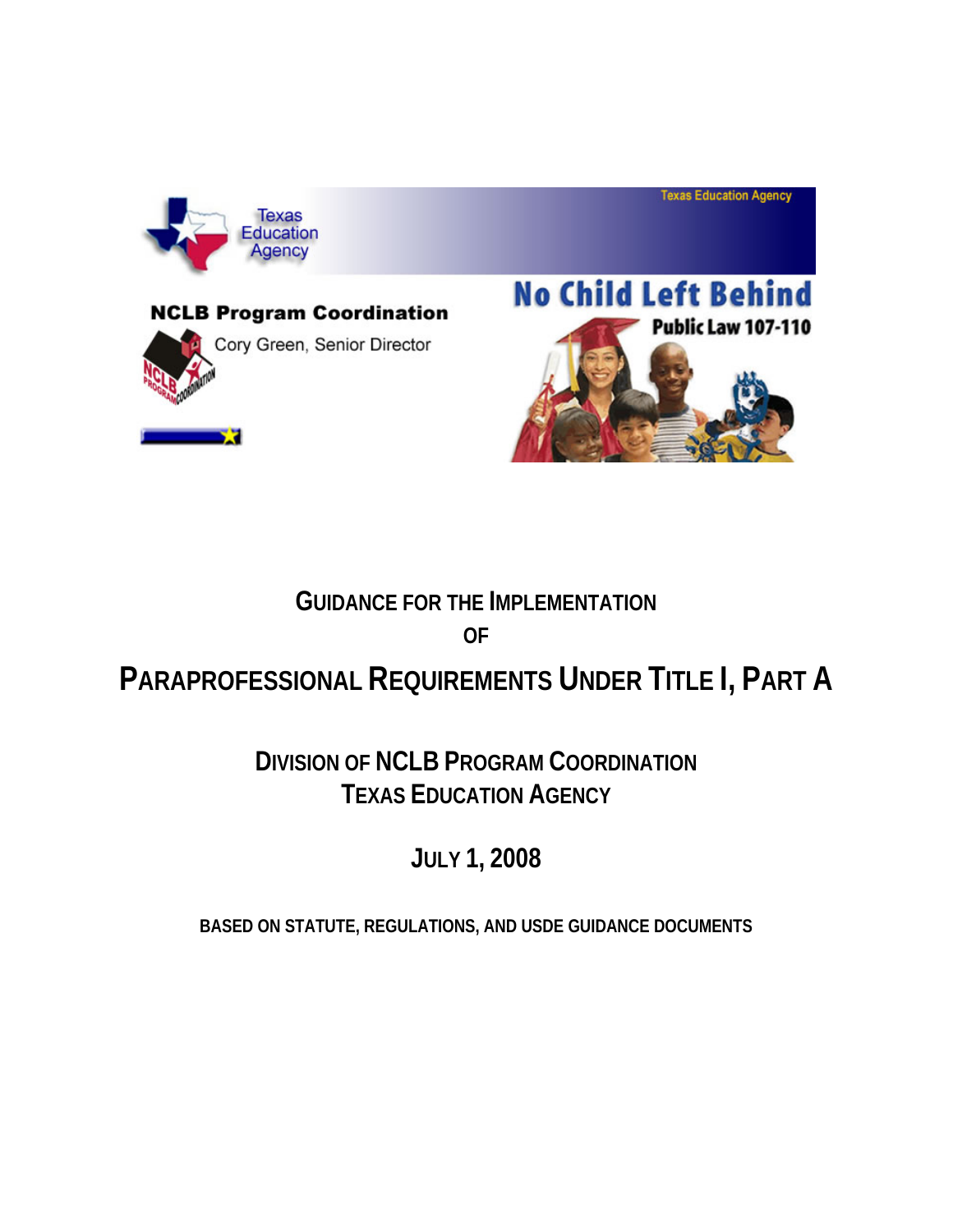# **Table of Contents**

| 1. |                                                                                                |  |
|----|------------------------------------------------------------------------------------------------|--|
| 2. |                                                                                                |  |
| 3. |                                                                                                |  |
| 4. |                                                                                                |  |
| 5. |                                                                                                |  |
| 6. |                                                                                                |  |
| 7. |                                                                                                |  |
| 8. |                                                                                                |  |
| 9. | Paraprofessional requirements for persons paid with Title I, Part B, Part C, or Part D funds 4 |  |
|    | 10. Paraprofessionals who provide services to eligible private school students4                |  |
|    | 11. Persons with non-instructional duties who become instructional paraprofessionals 4         |  |
|    |                                                                                                |  |
|    |                                                                                                |  |
|    | 14. Paraprofessionals working in a non-Title I program re-assigned to a Title I campus 5       |  |
|    |                                                                                                |  |
|    |                                                                                                |  |
|    | 17. Paraprofessional requirements for people working in the AmeriCorps program5                |  |
|    |                                                                                                |  |
|    |                                                                                                |  |
|    |                                                                                                |  |
|    |                                                                                                |  |
|    |                                                                                                |  |
|    |                                                                                                |  |
|    |                                                                                                |  |
|    |                                                                                                |  |
|    |                                                                                                |  |
|    | 27. Supervision of paraprofessionals who provide services under third-party contracts 8        |  |
|    | 28. Supervision of paraprofessionals who provide services to eligible private school students8 |  |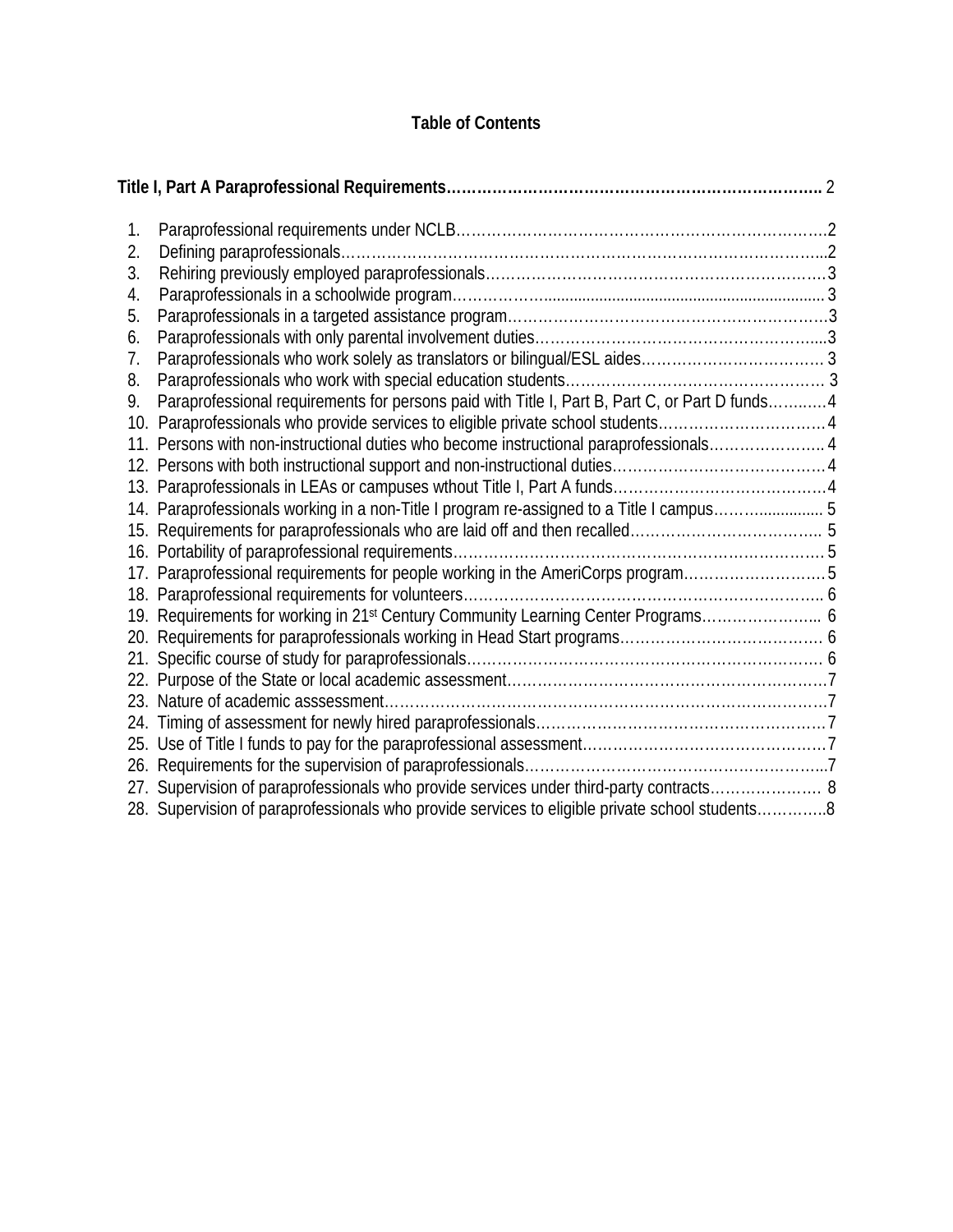#### <span id="page-2-0"></span>**Title I, Part A Paraprofessional Requirements**

#### **Question 1. What qualifications must paraprofessionals meet under NCLB?**

NCLB requires that paraprofessionals hired by an LEA after January 8, 2002, meet one of the following qualifications if the paraprofessional will perform instructional duties in a Title I, Part A program:

- ♦ have completed at least two years of study at an institution of higher education [defined as completion of 48 semester hours (or equivalent trimester hours) of college coursework or an applicable number of semester hours as defined by the institution of higher education attended, whichever is less]; or
- ♦ have obtained an associate's (or higher) degree; or
- ♦ have met a rigorous standard of quality and can demonstrate, through a formal state or local academic assessment—
	- knowledge of, and the ability to assist in instructing, reading, writing, and mathematics; or
	- knowledge of, and the ability to assist in instructing, reading readiness, writing readiness, and mathematics readiness, as appropriate.

NCLB requires existing paraprofessionals to meet one of these qualifications by January 8, 2006; however, Assistant Secretary of Education Ray Simon has extended this deadline to the end of the 2005-06 school year to be consistent with the highly qualified teacher requirements.

Paraprofessionals whose duties consist solely of parental involvement activities or translation services are exempt from the qualification requirement.

#### **Question 2. How is "paraprofessional" defined for these requirements?**

For the purposes of Title I, Part A USDE guidance defines a paraprofessional as an employee of an LEA who provides instructional support in a program supported with Title I, Part A funds.

"Paraprofessionals who provide instructional support," includes those who (1) provide one-on-one tutoring if such tutoring is scheduled at a time when a student would not otherwise receive instruction from a teacher, (2) assist with classroom management, such as by organizing instructional materials, (3) provide instructional assistance in a computer laboratory, (4) conduct parental involvement activities, (5) provide instructional support in a library or media center, (6) act as a translator, or (7) provide instructional support services under the direct supervision of a highly qualified teacher. *[Title I, Section 1119(g)(2)]*

Because paraprofessionals provide instructional support, they should not be providing planned direct instruction, or introducing to students new skills, concepts, or academic content.

Individuals who work in food services, cafeteria or playground supervision, personal care services, non-instructional computer assistance, and similar positions are not considered paraprofessionals under Title I, Part A.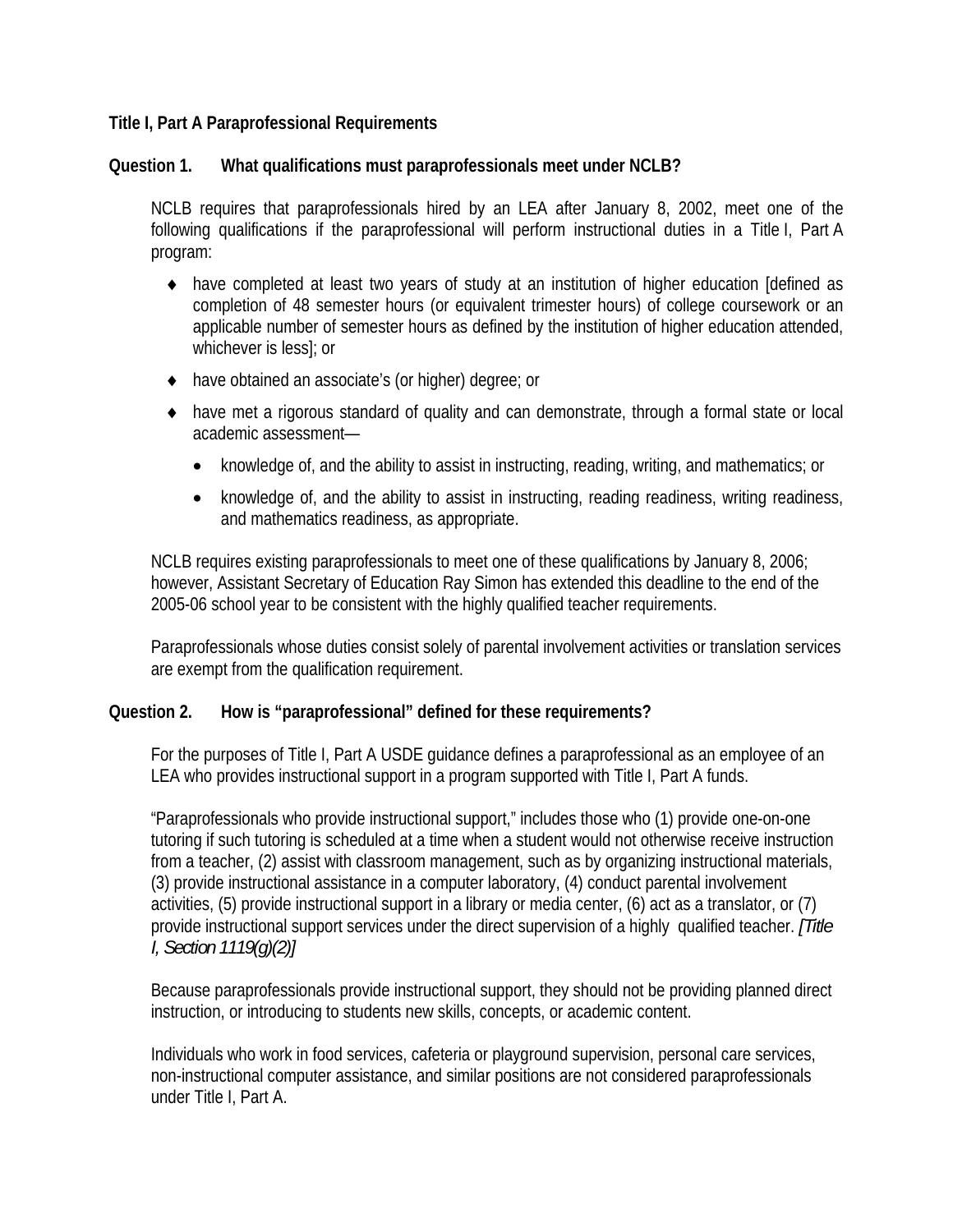# <span id="page-3-0"></span>**Question 3. If a paraprofessional resigns at the end of the school year but is rehired by the same LEA before school begins, is the paraprofessional a new or existing employee?**

The paraprofessional would be considered an existing employee.

# **Question 4. How do the new requirements apply to paraprofessionals in a schoolwide program?**

The requirements in Question 1 apply to all paraprofessionals in a Title I schoolwide program who provide instructional assistance in a core academic subject area, without regard to whether the position is funded with Federal, State, or local funds. In a schoolwide program, Title I funds support all teachers and paraprofessionals.

# **Question 5. How do the new requirements apply to paraprofessionals in a targeted assistance program?**

In a Title I targeted assistance program, the requirements in Question 1 apply to all paraprofessionals who are paid with Title I, Part A funds who provide instructional assistance in a core academic subject area (but not to paraprofessionals paid with State or local funds in targeted assistance programs).

# **Question 6. How do the requirements apply to paraprofessionals, such as home-school liaisons, whose duties consist solely of parental involvement activities?**

A paraprofessional with duties that consist solely of conducting parental involvement activities must have a secondary school diploma or its equivalent but does not have to meet the other educational requirements in Question 1.

# **Question 7. How do the requirements apply to paraprofessionals who work solely as translators or bilingual/ESL aides?**

A paraprofessional who is proficient in English and a language other than English and acts solely as a translator to enhance the participation of limited English proficient children under Title I, Part A, must have a secondary school diploma or its equivalent but does not have to meet the other educational requirements in Question 1.

# **Question 8. How do the requirements apply to paraprofessionals who work with special education students?**

The requirements for persons who work with special education students differ depending upon their duties.

If a person working with special education students does NOT provide any instructional support (such as a person who solely provides personal care services), that person is not considered a paraprofessional under Title I, Part A, and the requirements in Question 1 do not apply.

If a person works in a Title I targeted assistance program, has instructional support duties in a core academic subject area, and is paid, in whole or in part, with Title I, Part A funds, the requirements in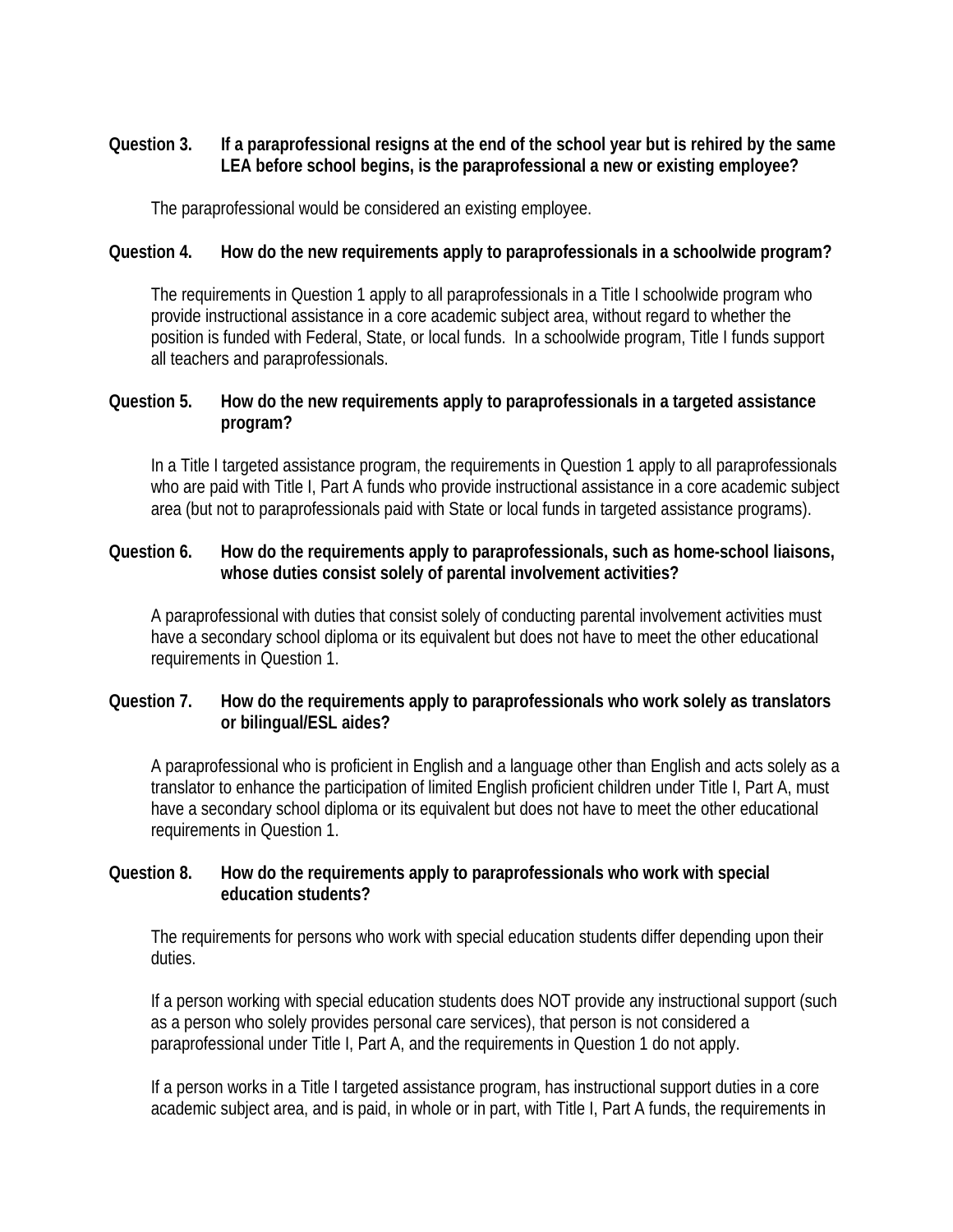<span id="page-4-0"></span>Question 1 apply. If the person is not paid with Title I, Part A funds, however, the requirements in Question 1 do not apply.

If a person works in a Title I schoolwide program and has instructional support duties in a core academic subject area, the Question 1 requirements apply without regard to the source of funding that supports the position.

# **Question 9. Do the paraprofessional requirements apply to persons paid with funds under Title I, Part B (Student Reading Skills Improvement Grants and all subparts, including Even Start), Part C (Education of Migratory Children), or Part D (Programs for Children and Youth who are Neglected, Delinquent, or At-Risk)?**

The paraprofessional qualification requirements in Question 1 do not apply to individuals paid with funds under Title I, Part B (Student Reading Skills Improvement Grants and all subparts, including Even Start), Part C (Education of Migratory Children), or Part D (Programs for Children and Youth who are Neglected, Delinquent, or At-Risk), unless these individuals are working in a schoolwide program under Part A or the paraprofessional is paid, in whole or in part, with Part A funds. (See Question 4.)

# **Question 10. Must a paraprofessional who provides services to eligible private school students and is employed by an LEA with Title I, Part A funds meet the new requirements?**

Yes, such a paraprofessional must meet the requirements outlined in Question 1 because the individual is employed by the LEA.

# **Question 11. How do the requirements apply if a person performing non-instructional duties becomes an instructional paraprofessional?**

In this case, the person is a "paraprofessional" as defined for Title I purposes and must meet the requirements in Question 1. In other words, the individual would have to hold a secondary diploma or its equivalent and meet the new qualification requirements. However, as an existing employee of the LEA, the individual would be considered an existing paraprofessional and would have until the end of the 2005-06 school year to demonstrate competency through postsecondary education or a formal State or local assessment.

# **Question 12. What if a person has both instructional support and non-instructional duties?**

In this case, the person must meet the requirements in Question 1, because he or she carries out some instructional support duties.

# **Question 13. Do the Title I, Part A requirements for paraprofessionals (explained in Question 1) apply to LEAs or campuses that do not receive Title I, Part A funds?**

No. If an LEA does not receive Title I, Part A funds, the requirements do not apply. Similarly, if an LEA receives Title I, Part A funds, but a campus within that LEA does not receive Title I, Part A funds, the requirements do not apply to paraprofessionals working in that campus.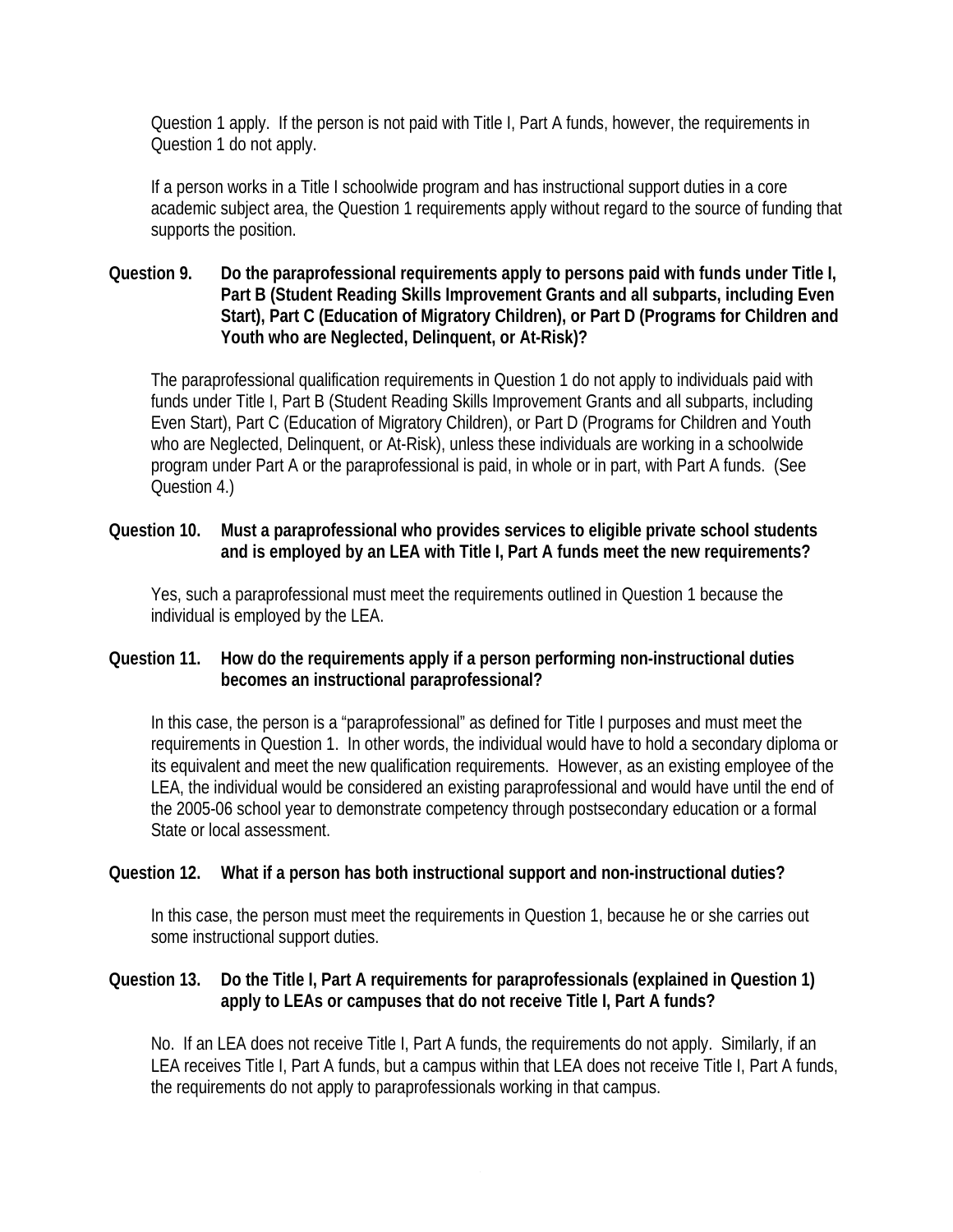<span id="page-5-0"></span>**Question 14. Would a paraprofessional, hired on or before January 8, 2002, and currently working in an LEA in a non-Title I program, be considered a "new" paraprofessional (and subject to the requirements for new paraprofessionals) if that individual is reassigned to a campus supported with Title I funds?** 

A new paraprofessional is a paraprofessional who is newly hired by an LEA. If a person is working as a paraprofessional in a non-Title I campus in the same district, he or she is not considered to be a new paraprofessional if he or she transfers to a Title I campus within that district.

# **Question 15. Do the Title I requirements for new paraprofessionals apply to paraprofessionals who are laid off and then recalled? In other words, are these individuals "new" or "existing" paraprofessionals?**

The statute and regulations state that "new" paraprofessionals are paraprofessionals hired after January 8, 2002, (the date of enactment of the NCLB Act), and "existing" paraprofessionals are paraprofessionals hired before that date.

An LEA has discretion to define its policies for distinguishing "new" and "existing" paraprofessionals in the case of paraprofessionals hired before January 8, 2002, but laid off and subsequently rehired after January 8, 2002. These policies might say, for example, that a paraprofessional who was initially hired on or before January 8, 2002, but who, because of the LEA's fiscal constraints, was laid off at the end of one school year—

- Is considered an "existing" paraprofessional if the individual was rehired when the LEA recalled laid-off paraprofessionals such that the individual has continuous years of employment;
- Is considered a "new" paraprofessional if the individual did not reioin the LEA when it recalled laid-off paraprofessionals if and when the individual is rehired.

# **Question 16. Once a paraprofessional has met the requirements, is the status of being qualified "portable"? That is, can the paraprofessional be deemed qualified in other LEAs within the State?**

An LEA may, at its discretion, determine that a paraprofessional meets the Title I qualification requirements if the individual was previously determined to meet these requirements when employed by another LEA.

# **Question 17. Do the paraprofessional requirements apply to people working in schools as part of the AmeriCorps program?**

The National Community Service Act states that AmeriCorps volunteers are not considered employees of the entities where they are placed (42 U.S.C. 12511 (17B)). Since AmeriCorps volunteers are not considered employees of a school district under State law, the paraprofessional requirements in section 1119 do not apply. However, even though the requirements do not apply, districts should make every effort to ensure that AmeriCorps volunteers who provide instructional support in a Title I program have the skills necessary to assist effectively in instructing reading,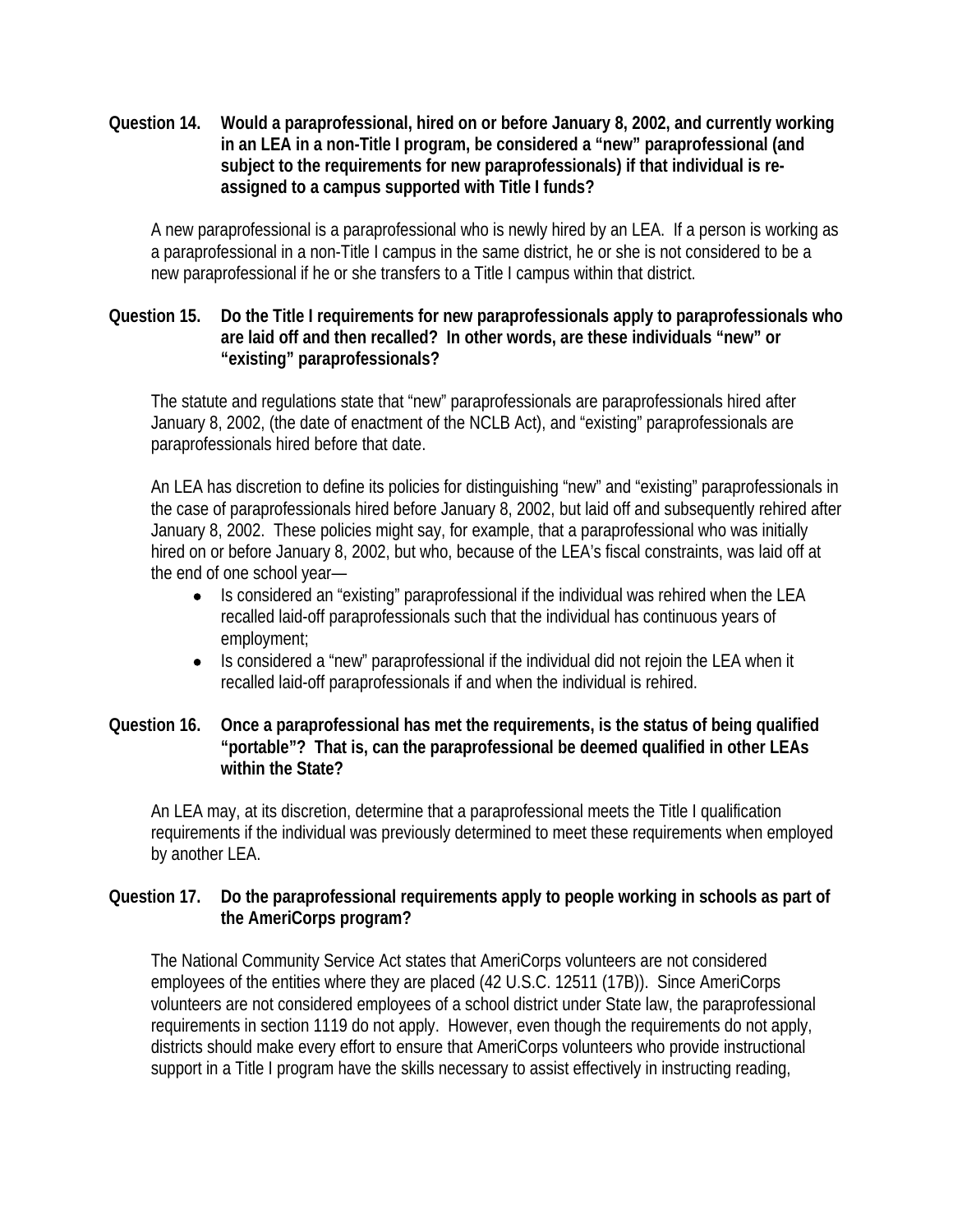<span id="page-6-0"></span>writing, and mathematics or in reading readiness, writing readiness, and mathematics readiness, as appropriate.

#### **Question 18. Do the paraprofessional requirements apply to volunteers?**

No. Volunteers are not paid employees of an LEA and the paraprofessional requirements do not apply to them. However, school officials are encouraged to work with volunteers to ensure they have information and training necessary to carry out the activities they are performing, as appropriate.

# **Question 19. Do the paraprofessional requirements apply to people working in 21st Century Community Learning Center Programs?**

In general, the requirements do not apply to individuals working in 21<sup>st</sup> Century Community Learning Center Programs. However, the requirements would apply to paraprofessionals paid with Title I, Part A funds in a 21st Century afterschool program funded jointly with Title I funds in a targeted assistance school, and to paraprofessionals working in a 21<sup>st</sup> Century afterschool program that is part of a Title I schoolwide program. The requirements do not apply to staff of 21<sup>st</sup> Century programs who are not employees of the LEA.

# **Question 20. Do the requirements apply to paraprofessionals working in Head Start programs?**

In general, the requirements do not apply to paraprofessionals working in a Head Start program.

However, the requirements would apply to paraprofessionals working in a Head Start program that is jointly funded with Title I, Part A, funds and the paraprofessional is paid with Title I funds; for example, a program where Title I funds the instructional component and Head Start funds the remainder of the program activities.

The requirements would also apply when a Head Start program is part of a Title I schoolwide program. Note that a Head Start program simply located at a schoolwide campus does not make that Head Start program part of the schoolwide program and the requirements would not apply.

Note: Although Head Start funds may not be combined in a Title I schoolwide program school (*Federal Register* notice of Thursday, September 21, 1995), all staff working in a Title I schoolwide program school are considered Title I staff and all students are Title I students.

# **Question 21. Is a paraprofessional required to take a specific course of study?**

No. However, paraprofessionals must be able to demonstrate knowledge of, and the ability to assist in instructing, reading, writing, and mathematics, or reading readiness, writing readiness, and mathematics readiness *[Section 1119(c)(1)(C )].* For this reason, a paraprofessional who chooses to meet the qualification requirements by completing two years of study in an institution of higher education and has coursework to complete in order to do so, is encouraged to take courses that will enable the paraprofessional to demonstrate knowledge of these subject areas.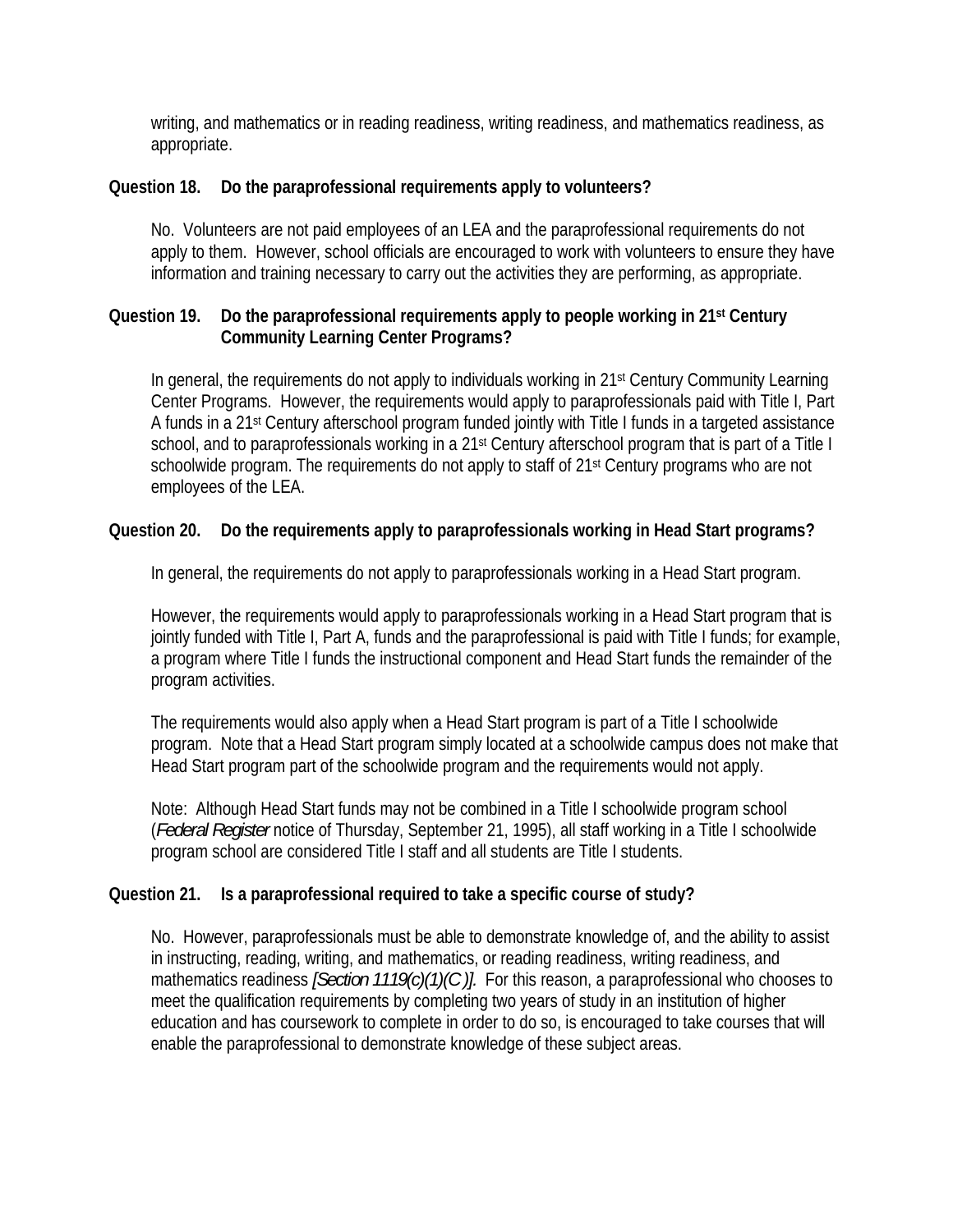#### <span id="page-7-0"></span>**Question 22. One option for meeting the new educational requirements is for paraprofessionals to demonstrate their knowledge and ability through a formal State or local academic assessment. What is the purpose of this assessment?**

To help improve student achievement, Title I paraprofessionals must have the appropriate knowledge and ability to assist in instructing students and be competent in required instructional techniques and academic content areas. Additionally, because students need good language role models and because communication is essential to effective instructional support, Title I paraprofessionals should also demonstrate that they are competent in basic literacy skills, including the ability to speak and write standard English.

The assessment is one way for Title I paraprofessionals to demonstrate knowledge of, and the ability to assist in instructing, reading arts, writing, and mathematics; or reading readiness, writing readiness, and mathematics readiness.

# **Question 23. Does "assessment" mean a "paper and pencil test" only, or could the assessment be a performance assessment evaluating demonstrable skills?**

The law does not require a paper and pencil test. However, there must be evidence that the assessment is valid and reliable. Also, the assessment results must be documented, i.e., there needs to be a record of the assessment and the individual's performance on that assessment. Should an LEA decide to use or allow more than one type of assessment, each assessment should be evaluated against the same standards.

# **Question 24. When must the assessment be administered for newly hired paraprofessionals?**

For a paraprofessional hired after January 8, 2002, the assessment must be administered and passed before an individual is hired to work as a Title I paraprofessional*.* The LEA may hire the paraprofessional as a substitute for a short period of time until the assessment is passed if the LEA implements performance assessments where the students would need to "get to know" the paraprofessional before the performance assessment is administered.

# **Question 25. May Title I funds be used to pay for the paraprofessional assessment?**

Yes.

# **Question 26. What are the requirements for the supervision of paraprofessionals?**

Paraprofessionals who provide instructional support must work under the direct supervision of a highly qualified teacher. *[Sections 1119(g)(3)(A)]*

A paraprofessional works under the direct supervision of a teacher if (1) the teacher prepares the lessons and plans the instructional support activities the paraprofessional carries out, and evaluates the achievement of the students with whom the paraprofessional is working, and (2) the paraprofessional works in close and frequent proximity with the teacher. *[§200.59(c)(2) of the Title I regulations]* As a result, a program staffed entirely by paraprofessionals is not allowable.